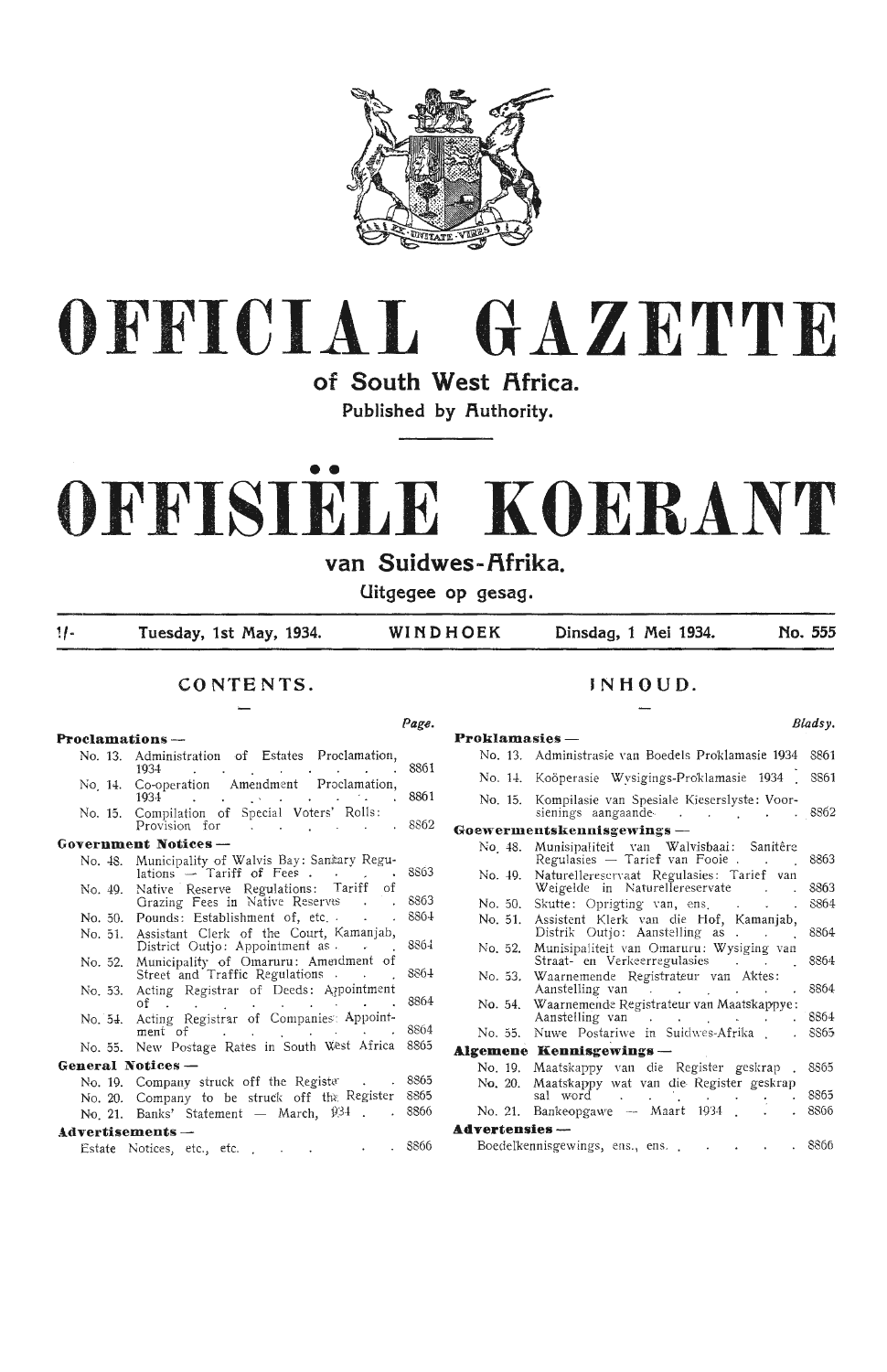#### **PROCLAMATIONS**

#### By HIS HONOUR DAVID GIDEON CONRADIE, ADMINISTRATOR OF SOUTH WEST AFRICA

No. 13 of 1934.]

WHEREAS it is expedient to amend the law relating to the Administration of Estates;

NOW THEREFORE, under and by virtue of the powers in me vested, I do hereby proclaim, declare and make known<br>as follow's:—

1. Section two of the Better Administration of Justice Proclamation, 1921 (Proclamation No. 52 of 1921), is hereby<br>amended by the addition of the following sub-section at the end thereof:—

> $(3)$  The provisions of sections  $41$  and  $43$  of the said Administration of Estates Act, shall apply to all Letters of administration granted in the Union of South Africa."

2. This Proclamation may be cited as the Administration of Estates Proclamation, 1934, and shall be deemed to have been in force as from the 25th day of November, 1921.

GOD SAVE THE KING.

Given under my hand and seal at Windhoek, this twentieth day of April, 1934.

> D. 0. CONRADIE, *Administrator*.

#### No. 14 of 1934.]

WHEREAS it is expedient further to amend the law.<br>relating to Co-operative Agricultural and Trading Societies;

NOW THEREFORE, under and by virtue of the power in me vested, I do hereby proclaim, declare and make known as follows:-

1. The expression "the principal Proclamation" shall mean the Co-operation Proclamation, 1922 (Proclamation No. 19 of 1922), as amended by the Co-operation Further Amendment Proclamation, 1924 (Proclamation No. 32 of 1924), and the Co-operation Arnendment"Ordinance, 1932 (Ordinance No. 5 of 1932), and any expression used in this Proclamation *to*  which a meaning has been assigned in the principal Proclamation shall bear the meaning which has been so assigned.

2. Section *forty-six* of the principal Proclamation is hereby repealed and the following new section substituted<br>therefor:—

 $46.$  (1) Whenever a society or company is dissolved under sections forty-two, forty-three or forty-foar, the Ad-<br>ministrator shall appoint one or more liquidators of<br>such society or company, who shall act under the control and supervision of the Registrar. Before<br>assuming his functions as such every liquidator shall furnish the Registrar with such security as the latter may require for the faithful and diligent performance<br>of such functions.

If, in the opinion of the Administrator, such liquida-<br>tor or liquidators has or have been dilatory or malafide<br>in the execution of his or their duties, the Administrator may terminate the appointment of such liquidator or liquidators and make a fresh appointment.

(2) Such liquidator or liquidators shall be paid fees on a scale to be prescribed by the Administrator".

#### **PROKLA}IASIES**

DEUR SY EDELE DAVID GIDEON CONRADIE, ADMINISTRATEUR VAN SUIDWES-AFRIKA.

#### No. 13 van 1934.]

NADEMAAL dit wenslik is om die wet met betrekking tot die Administrasie van Boed?ls *te* \\'ysig;

SO IS DIT dat ek, ingevelge en kragtens die bevoegdheid my verleen, hierby proklameer, verklaar en bekendmaak as volg :-

1. Artikel *twee* van "De Betere Rechtsbedeling Prokla-<br>matie 1921" (Proklamasie No, 52 van 1921) word hierby gewysig deur die toevoeging van die volgende subartikel aan<br>die end daarvan:—

" (3) De bepalingen van artikels 41 en 43 van<br>voornoemde Boedelwet zijn van toepassing op alle brieven van administrati:: uitgereikt in de Unie van Zuid-Afrika."

2. Hierdie Proklamasie kan aangehaal word as die Ad-<br>ministrasie van Boedels Proklamasie 1934 en dit word aangeneem dat hierdie Proklamasie op die 25ste dag van No-<br>vember 1921 in werking getree het.

#### GOD BEHOEDE DIE KONING.

Gegee onder my hand en seël te Windhoek op hierdie twintigste dag van April 1934.

> D. 0. CONRADIE, *Adminis1r,11eur.*

#### No. 14 van 1934.1

NADEMAAL dit wenslik is om die wet met betrekking tot Koöperatiewe Landboumaatskappye en Handelsverenigings<br>verder te wysig;

SO IS DIT dat ek, ingevolge en kragtens die bevoegd-<br>heid my verleen hierby proklameer, verklaar en bekendmaak<br>as volg:-

1. Die uitdrukking "die Hoofproklamasie" beteken "De Koöperatie Proklamatie 1922'' (Proklamasie No. 19 van 1922),<br>soos gewysig by ''De Koöperatiewe Verdere Wijzigingsproklamatie 1924'' (Proklamasie No. 32 van 1924) en die Koöperasie Wysigingsordonnansie 1932 (Ordonnansie No. 5 van<br>1932), en enige uitdrukking, wat in hierdie Proklamasie ge-<br>bruik word en waaraan 'n betekenis toegeken is in die Hoofproklamasie, het die betekenis wat aldus daaraan toe-<br>geken is.

2. Artikel ses-en-veertig van die Hoofproklamasie word hierby herroep en deur die volgende nuwe artikel vervang:-

"46. (1) Wanneer 'n vereniging of maatskappy ontbind word ingevolge die bepalings van artikels *twee-en-* $\vec{v}$  *eertig, drie-en-veertig of vier-en-veertig,* moet die Administrateur een of meer likwidateure van sodanigt<br>vereniging of maatskappy aanstel, wat onder die kontrole en toesig van die Registrateur moet handel. Voordat hy sy pligte as sulks aanvaar, moet elke likwidateur<br>aan die Registrateur sodanige sekuriteit verskaf, wa:<br>laasgenoemde mag verlang vir die getroue en ywerig, verrigting van sodanige funksies. Indien sodanige likwi-<br>dateur of likwidateure volgens die mening van die Acministrateur by die uitvoering van sy of hulle pligt. traag of mala jide was, kan die Administrateur die aarstelling van sodanige likwidateur of likwidateure beeindig en 'n nuwe aanstelling maak.

(2) Aan sodanige likwidateur of likwidateure wo:.<br>fooie betaal volgens 'n skaal wat deur die Administrate::·<br>voorgeskryf word."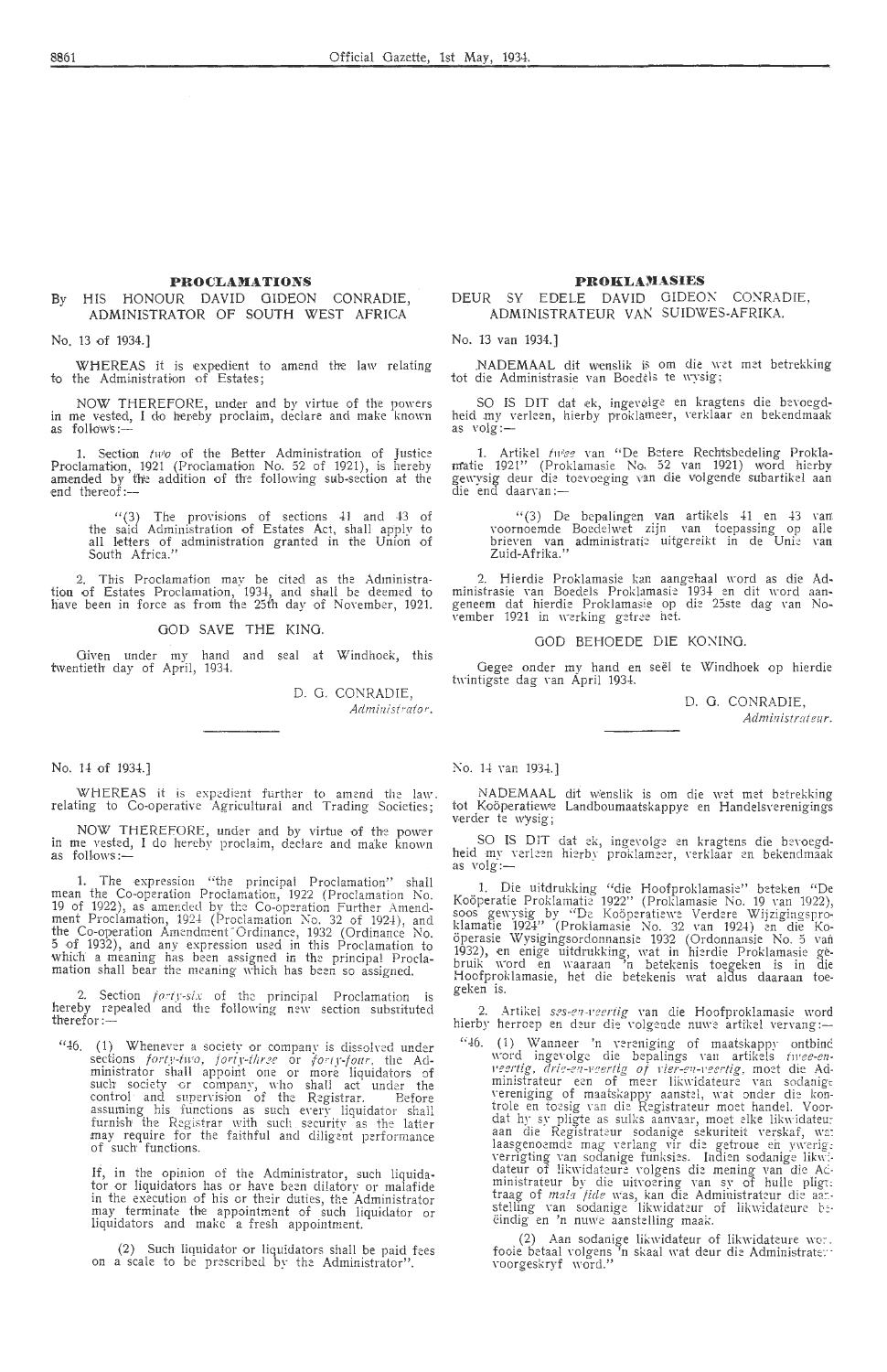3. (1) In addition to the notice which by section *fifty*-:110 of the principal Proclamation the directors of a society or company are, upon the dissolution of such society or company, required to frarns mit *to* the registrar, the directors shall also, within fourteem days after the commencement of the dissolution, ma'ke and! transmit to the registrar an in-ventory of all property (imc!uding outstanding debts) belonging to the society or company, as also a detailed list of all its liabilities. Every such inventory and list shall show the aforesaid property an@ liabilities as at the date of the commencement of the dissolution and shall be verified by affidavit of the chairmam and the secretary or manager<br>of the society or company.

(2) The Administrator may dispense with the appointment of a liquidator of any society or company registered under the principal Proclamation or any amendment thereof, when it appears from the inventory lodged in respect of such society or company that the value of the assets thereof does not exceed one hundred pounds (£100), and he may, in any such case, and notwithstanding anything contained in the principal Proclamation, give such directions as he may deem fit for the administration and distribution of the assets and the liquidation of the liabilities. Noth'ing in this secton contained shall be deemed to affect the liability of any<br>person in respect of the society or company.

-1-. For the purpose of the provisions of the principal Proclamation relating to the dissolution of societies and companies, the costs. charges and expenses of the winding up of any soci-ety or company, including the fees payable to the liquidator and any costs incurred for the adjustment of the rights of the contributors among themselves, shall be<br>deemed to be included in, and form part of, the liabilities and obligations of any society or company dissoh·ed under the principal Proclamation. Such costs, charges, expenses and<br>fees shall be payable in priority to all other claims.

5. The provisions of this Proclamation shall *mutatis* muia11dis apply *to* any society or company which has not been finally wound up before the commencement of this Proclamation, provided that, in the case of a society or company, which has already been dissolved, the date of dissolution shall be taken to be the date of the commencement of this Proclamation, for the purpose of the provisions of sub-section (1) of section *three.* ·

6. This Proclamation mav be cited as the Co-operation Amendment Proclamation, shall be read as one with the principal Proclamation, and shall come into force on the first day of June, 1934.

#### GOD SAVE THE KING.

Given under mv hand and seal at Windhoek, this 24th day of April, 1934.

> D. G. CONRADIE, *Administrator.*

No. 15 of 1934.]

WHEREAS it is expedient to make provision for the compilation of special voters' lists under certain circumstances;

NOW THEREFORE, under and by virtue of the powers in me vested by paragraph *thirly-t* <sup>1</sup>*zree* of the Schedule to the South West Africa Constitution Act, 1925 (Act of the Parliament of the Union of South Africa No. 42 of 1925), I do hereby proclaim, declare and make known that sub-paragraph<br>(2) of paragraph *twenty-five* of the Schedule to the South West Africa Constitution Act, 1925 (Act of the Parliament of the Union of South Africa No. 42 of 1925), is hereby amended by the addition at the end thereof of the following proviso: $-$ 

"It is provided, however, that after the final lists of voters have been completed in terms of subparagraph (1) of paragraph twenty-three, in any year, the Administrator may, if he deems it advisable, authorise a<br>supplementary voters' roll to be prepared.

The provisions of this sub-paragraph will then apply *mutatis mutandis* in regard to such supplementary registration."

#### GOD SAVE THE KING.

Given under my hand and seal at Windhoek, this 25th day of April, 1934.

> D. 0. CONRADIE, Administrator.

3. (1) Benewens die kennisgewing, wat die direkteure van 'n vereniging of maatskappy by die ontbinding van sodanige vereniging of maatskappy ingevolge artikel twee-en-vyftig van vereniging of maatskappy ingevolge artikel *twee-en-vyftig* van die Hoofproklamasie, aan die registrateur moet stuur, moet die direkteure oak binne veertien dae na die begin van die ontbinding aan die registrateur 'n inventaris van alle eiendom (insluitende uitstaande skulde), wat aan die vereniging of rnaatskappy behoort sowel as 'n lys bevattende alle besonderhede omtrent al sy skulde stuur. Elke sodanige inventaris en lys moet voormelde eiendom en laste op die datum van die begin van die ontbinding aantoon en moet verifieer word deur 'n beedigde verklaring van die voor-sitter en die sekretaris of bestuurder van die vereniging of maatskappy.

(2) Die Administrateur kan klaarkom sonder die aan-stelling van 'n likwidateur van enige vereniging of maat-skappy geregistreer onder die Hoofproklamasie of enige w-ysiging daarvan, wanneer dit uit die inventaris, wat ten opsigte van sodanige vereniging of maatskappy voorgelê is, blyk dat die waarde van die bate daarvan een-honderd pond  $(E100)$ nie te bowe gaan nie en hy kan in enige sodanige geval en ondanks enige bepaling van die Hoofproklamasie, sodanige bevele gee wat hy geskik ag vir die administrasie en verdeling van die bate en die likwidasie van die laste. Deen bepaling van hierdie artikel mag beskou word as 'n beperking van die verpligting van enige persoon ten opsigte van die<br>vereniging of maatskappy nie.

4. Vir die doel van die bepalings van die Hoofprokla-<br>masie met betrekking tot die ontbinding van verenigings en<br>maatskappye word die koste en uitgawes in verband met die ontbinding van enige vereniging of maatskappy, insluitende die fooie betaalbaar aan die likwidateur en enige onkoste in verband met die reëling van die regte van die bydraers tussen hulle self beskou as deel van die laste en verpligtinge van enige vereniging of maatskappy ontbind ingevolge die Hoofproklamasie. Sodanige koste, uitgawes en fooie het die voorkeur bo alle andere vorderinge.

5. Die bepalings van hierdie Proklamasie is *mutatis mutandis* van toepassing op •enige vereniging of maatskappy, wat nog nie finaal ontbind is nie voor die inwerkingtreding van hierdie Proklamasie, met dien verstande dat, in die geval<br>van 'n vereniging of maatskappy wat reeds ontbind is, die datum van ontbinding beskou sal word as die datum van die inwerkingtr-eding van hierdie Proklamasie, vir die doe! van die bepalings van subartikel een van artikel *drie.* 

6. Hierdie Proklamasie kan aangehaal word as die Kooperasie Wysigings-Proklamasie en moet as een gelees word met die Hoofproklamasie en tree in werking op die eerste dag van Junie 1934.

#### GOD BEHOEDE DlE KONING.

Gegee onder my hand en seël te Windhoek op hierdie 24ste dag van April 1934.

D. G. CONRADIE,

*Adminislraleur.* 

No. 15 van 1934.]

NADEMAAL clit wenslik is om voorsiening te maak vir die kompilasie van spesiale kieserslyste onder sekere omstandighede;

SO IS DIT dat ek, ingevolge en kragtens die bevoegdheid my verleen by paragraaf *drie-en-dertig* van die Bylae tot "De Zuidw'est-Afrika Konstitutie Wet 1925" (Wet van die Parlement van die Unie van Suid-Afrika No. 42 van 1925) hierby proklameer, verklaar en bekendmaak dat subparagraaf (2) van paragraaf 1'*y†-en-tu)kutig* van die Bylae<br>tot "De Zuidwest-Afrika Konstituiie Wet 1925" (Wet van die Parlement van die Unie van Suid-Afrika No. 42 van 1925) hierby gew'ysig word deur die toevoeging van die volgende voorbehoudsbepaling :-

"Het wordt echter bepaald dat, nadat de finale kiezerslijsten voltooid zijn overeenkomstig sub-paragraaf (1) van paragraaf *drie e;z iwiniig* in enig jaar, de Administrateur het opmaken van een additionele kiezers~ lijst kan goedkeuren indien hij het raadzaam acht.

De bepalingen van deze sub-paragraaf zijn mutatis *vnutandis* van toepassing ten opzichte van zodanige<br>additionele registratie".

#### GOD BEHOEDE DIE KONING.

Gegee onder my hand en seël te Windhoek op hierdie 25ste dag van April 1934.

> D. 0. CONRADIE, Administrateur.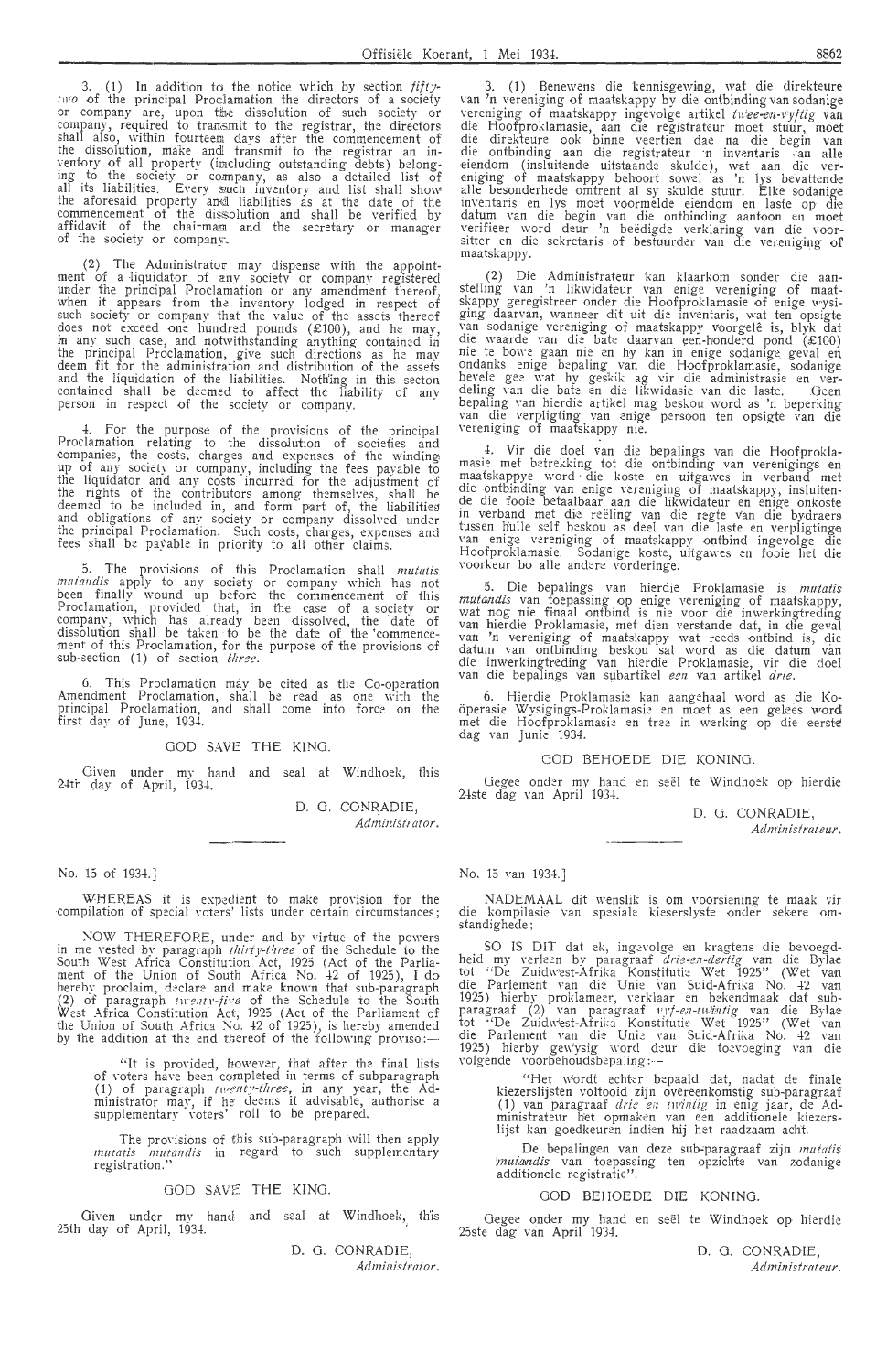## **Government Notices.**

The folfowing Government Notices are published for **general** information.

> F. P. COURTNEY CLARKE, *Acting Secretary for Squth West Africa.*

Administrator's Office,

**Windhoek,** 

#### No. 48.] [20th April, 1934.

#### SANITARY REGULATIONS: TARIFF OF FEES.

It is hereby notified for general information that the Administrator has approved of the following tariff of fees<br>or charges for the removal and disposal of nightsoil and  $urine$ , refuse and slopwater, framed by the  $\bar{W}$ alvis Bay Municipality in accordance with the provisions of sections<br>*twelve, nineteen* and *twenty-six* of Government Notice No.<br>157 of the 12th November, 1931:—

- (a) Night&oil and urine 6,'- per pail per month ;
- (b) Refuse . . 6/- per receptacle per month;
- (c) Slopwater  $\ldots$  . 6. per receptacle per month.

A rebate of 6d. will be allowed in respect of each<br>receptacle, provided that all arrears are paid up, and the full amount due is tendered at the office of the Municipality<br>on or before the tenth day of the current month.

Government Notice No. HO of the 20th July, 1932, is hereby cancelled.

No. 49.] [23rd April, 1934.

#### NATIVE RESERVE REGULATIONS.

The Administrator has been pleased to approve of the following amendment to the regulations published under Government Notice No. 68 dated the 22nd day of May, 1924,<br>with effect from the 1st of May, 1934:—

The deletion of the schedule annexed *to* the regulations and the substitution of the following schedule therefor:-

#### SCHEDULE.

#### TARIFF OF GRAZING FEES IN NATIVE RESERVES.

LARGE STOCK: Excluding calves under one year, and bulls approved by the Reserve Superintendent or Magistrate.

| From $1$ to $50$            |  |  |  |  | 2d. per head per month.             |
|-----------------------------|--|--|--|--|-------------------------------------|
| $\frac{1}{2}$ , 51 upwards. |  |  |  |  | . 3d per head per month.            |
| Scrub bulls<br>$\bullet$    |  |  |  |  | $\frac{1}{4}$ . Her head per month. |

No resident shall graze or 'keep more than 100 head of large stock in a Reserve without the special permission of the Administrator.

SMALL STOCK: Excluding lambs and kids under six months.

From 1 to 200  $\ldots$   $\frac{1}{4}d$  per head per month. 201 upwards  $\frac{1}{2}$ d. per head per month.

No resident shall graze or keep- more than 300 head of small stock in a Reserve without the special permission of the Administrator.

Die volgende Goewermentskennisgewings word vir at**gemene informasie gepubliseer.** 

**Goewermentskennisgewings.** 

F. P. COURTNEY CLARKE,

Waarnem. Sekretaris vir Suidwes-Afrika.

Kantoor van die Administrateur,

Windhoek.

No. 48.] [20 April 1934,

#### SANITERE REOULASIES: TARIEF VAN FOOIE.

Dit word hierby algemeen bekendgemaak, dat die Administrateur die volgende tarief van fooie of koste vir **die**  wegruim en wegdoen van nagvullis en urine, vullis en spoel• water, soos opgestel deur die Walvisbaaise Munisipaliteit<br>ooreenkomstig die bepalings van artikels *twaalf, neëntien* en s*es-en-twintig* van Goewermentskennisgewing No. 157 van 12<br>November,1931, goedgekeur het:—

- (a) Nagrullis en Urine  $6/-$  per emmer per maand.<br>(b) Vullis  $\therefore$  6 per vergaarbak per ma
- 
- (b) Vullis  $\therefore$  6 per vergaarbak per maand.<br>
(c) Spoelwater  $\therefore$  6 per vergaarbak per maand. (c) Spot en tergaarbak per maand.

'n Afslag van 6d. sal toegestaan word ten opsigte van<br>elke vergaarbak mits alle agterstallige gelde opbetaal word<br>en die volle verskuldigde bedrag in die kantoor van die Munisipaliteit betaal word op of voor die tiende dag van<br>die lopende maand.

Goewermentskennisgewing No. 140 van 20 Julie 1932 word hierby gekanselleer.

## No. 49.] [23 April, 1934.

#### NATURELLERESERVAAT REGULASIES.

Dit het die Administrateur behaag om die volgende wysiging van die regulasies gepubliseer onder Goewermentskennisgewing No. 68, gedateer die 22ste dag van Mei 1924, goed<br>te keur met ingang vanaf 1 Mei 1934:—

Die skrapping van die bylae tot die regulasies en die vervanging daarvan deur die volgende bylae:-

#### BYLAE.

TARIEF VAN WEIGELDE IN NATURELLERESERVATE,

GROOTVEE: Met uitsluiting van Kalw'ers onder een jaar en bulle goedgekeur deur die Superintendent van die Reservaat of die Magistraat -

Van 1 tot *50* 2d. per stuk per maand, Van 51 opwaarts . . . 3d. per stuk per maand.

Armoedige<sup>:</sup> bulle -left. 4d<sub>.</sub> per stuk per maand. Geen bewoner mag meer as 100 stuks grootvee in die Reservaat sonder die spesiale toestemming van die Administra-<br>teur aanhou of laat wei nie.

KLEINVEE: Met uitsluiting ,·an lammers en bokkies onde: ses maande -

 $1/4d$ . per stuk per maanc Van 201 opwaarts  $\cdot$   $\cdot$   $\cdot$   $\frac{1}{2}d$  per stuk per maanc

Geen bewoner mag meer as 300 stuks Kleinvee in ':<br>reservaat sonder die spesiale toestemming van die Administrateur aanhou of laat wei nie.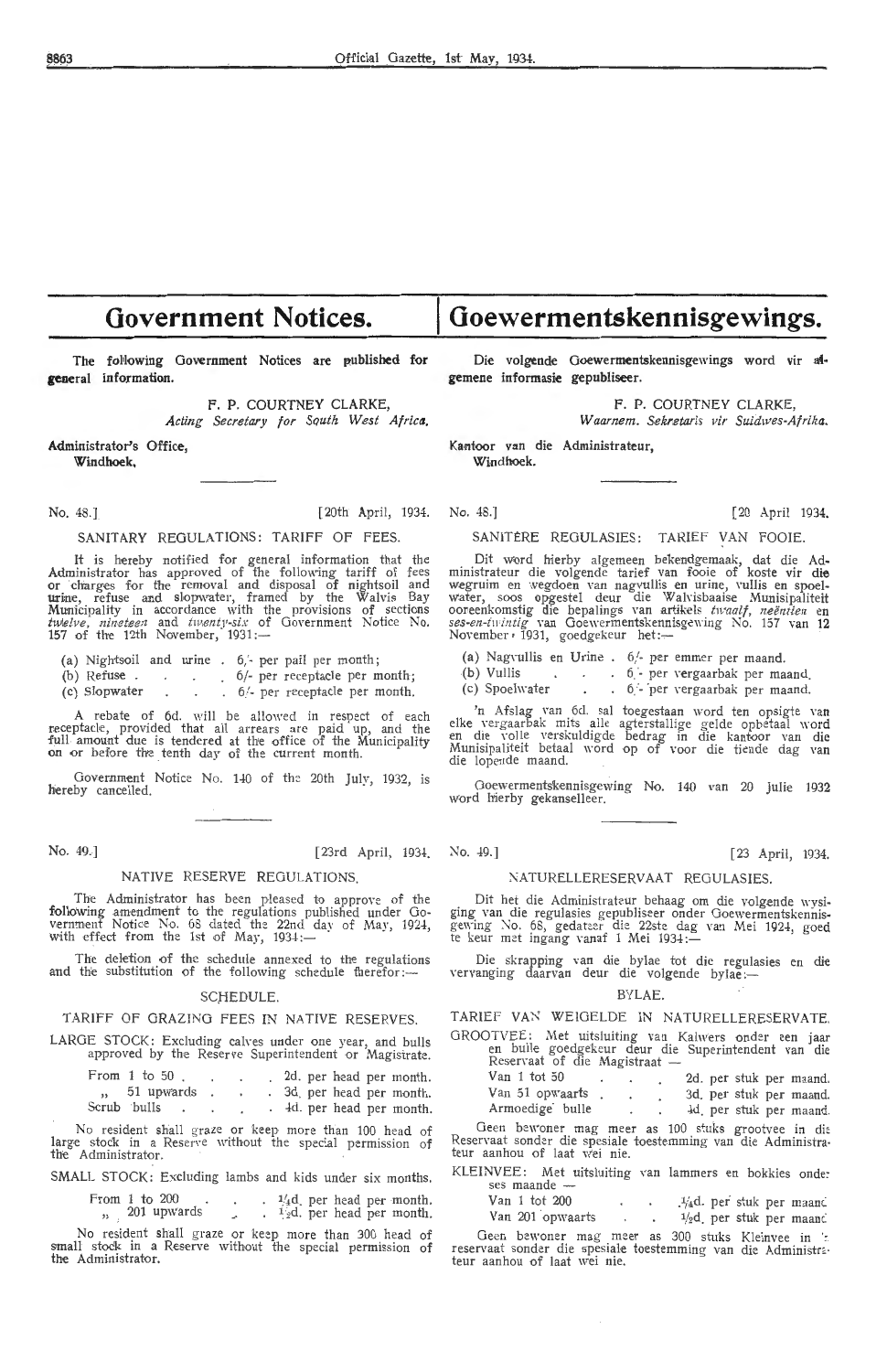No. 50.) (24th April, 1934. No. 50.) [24 April 1934.

POUNDS: ESTABLISHMENT OF: ETC.

The Administrator has been pleased, in terms of section  $two$  of Proclamation No. 5 of 1917, to approve of the following:-

SKUTTE: OPRIGTING VAN, ENS.

Dit het die Administrateur behaag om, ooreenkomstig; artikel *twee* van Proklamasie No. 5 van 1917, die volgende goed te keur :-

| Establishment of Pound<br>at:<br>Oprigting van skut te: | District:<br>Distrik: | Name of Poundmaster:<br>Naam van skutmeester: | With effect from:<br>Met ingang vanaf: |
|---------------------------------------------------------|-----------------------|-----------------------------------------------|----------------------------------------|
| VELLOOR                                                 | Warmbad               | Edward Pfaff                                  | 1.5.34.                                |
| SWARTKOP                                                | Warmbad               | Petrus Jacobus van der<br>Westhuizen          | 1.5.34.                                |
| KLEEPFORTE                                              | Windhoek              | Richard Dietterle                             | 1.5.34                                 |

No. 51.) (24th April, 1934. No. 51.] (24 April 1934.

The following appointment as Assistant Clerk of the Court has been approved:-

KA.MANJAB: The Post Commander, South West Africa Police, or any person lawfully acting in that capacity, with effect from the 1st May, 1934.

#### No. 52.] [25th April, 1934. No. 52.] [25 April 1934.

It is hereby notified that the Administrator has been pleased, in terms of section  $\{Nv, 22 \text{ of the Municipal Pro-} \text{clamation}, 1920 \text{ (Productionation No. 22 of 1920)}\}$ , as amended by section *eighty-two* of the Municipal Amendment Proclamation, 1922 (Proclamation  $\text{No. 1 of } 1922$ ), to approve of the amendment of the undermentioned regulations as made by ·the Omaruru Municipal Council under the provisions of section eighteen of the Municipal Proclamation, 1920.

#### MUNICIPALITY OF OMARURU.

#### AMENDMENT OF STREET AND TRAFFIC REGULATIONS.

*50.* Regulation No. 27 as published in Government Notice No. 13S of the 7th December, 1923, is amended by the addition of the following words at the end thereof:-

"Notwithstanding anything to the contrary contained in these regulations, that section of street between Erven<br>Nos. 28 and 29 on the one side and Erven Nos. 63 and 64 on the other side (between Government School and Hostel) shall be and is hereby closed against all \·ehicular traffic."

No. 53.] [26th April, 1934]

#### ACTIXG REGISTRAR Of DEEDS: APPOINTMENT OF.

It is hereby notified for general information that GERT HENDRIK OLIVIER has been appointed to act as Registrar of Deeds for South West Africa in terms of section *thirteen*, sub-section (1) of Proclamation No. 21 of 1919, during the absence of Mr. P. S. Lambrechts on leave, with effect from the 1st May, 1934.

No. 5-l.] (26th · April, 1934.

#### ACTIXG REGISTRAR Of COMPANIES: APPOINTMENT  $OF$

It is hereby notified for general information that GERT<br>HENDRIK OLIVIER has been appointed to act as Registrar<br>of Companies for South West Africa in terms of section *three*, sub-section (2) of the Companies Ordinance, 1928 (No. 19 of 1928) during the absence of Mr. P. S. Lambrechts on leave, with effect from the 1st May, 1934.

Die volgende aanstelling as Assistent-klerk van die **Hof**  is goedgekeur :-

KAMAN JAB: Die Posbevelhebber, Suidwes-Afrikaanse Poli- sie of enige persoon, wat wettiglik in daardie hoedanigheid optree, met ingang vanaf 1 Mei 1934.

Hierby word bekend gemaak dat dit die Administrateur behaag het, om die wysiging \_van die onderstaande regulasies deur die Stadsraad van Omaruru kragtens artikel *agtien* van<br>"De Municipale Proklamatie 1920", gemaak, op grond van<br>artikel *twintig* van "De Municipale Proklamatie 1920" (Prokl'.amasie No. 22 van 1920), soos gewysig by artikel *twee-* en-tagge;itig van "De Municipale Wijzigings Proklamatie 1922" (Proklamasie No. 1 van 1922) goed te keur.

#### MUNIS IP ALITEIT VAN OMARURU.

#### WYSIOING VAN STRAAT- EN VERKEERREOULASIES.

50. Regulasie 'o. 27, soos gepubliseer in Goewerment\_s- kennisgewing No. 138 van 7 Desember 1923 word gewys1g deur die toevoeging van die volgende woorde aan die end daarvan:

"Ondanks enige andersluidende bepaling van hierdie regulasies word daardie deel van die straat tussen<br>Erwe Nos. 28 en 29 op die een 'kant en Erwe Nos. 63<br>en 64 op die ander kant (tussen Goewermentsskool<br>en Hostel) hierby permanent gesluit vir alle rytuig-<br>verkeer."

No. 53.) [26 April, 1934.

## WAARNEMENDE REGISTRATEUR VAN AKTES:

#### AANSTELLING VAN.

Hierby word vir algemene informasie bekend gemaak, dat GERT HENDRIK OLlVIER aangestel is as Waarnemcnde Registrateur van Aktes vir Suidwes-Afrika ooreenkomstig ar-<br>tikel *dertien,* subartikel (1), van Proklamasie No. 21 van 1919, gedurende die afwesigheid van Mnr. P. S. Lambrechts op<br>verlof, met ingang vanaf 1 Mei 1934.

No. 54.] [26 April 1934]

WAARNEMENDE REOISTRATEUR VAN MAATSKAPPYE:

#### AANSTELLINO VAN.

Hierby word vir algemene informasie bekend gemaak, dat GERT HENDRIK OLIVIER aangestel is as Registrateur<br>van Maatskappye vir Suidwes-Afrika ooreenkomstig artikel *drie,* subartikel (2), van die Maatskappye Ordonnansie 1928 (No. 19 van 1928) gedurende die afwesigheid van Mnr. P. S. Lambrechts op verlof met ingang vanaf 1 Mei 1934,

Offisiek Koerant, l Mei 1934. 8864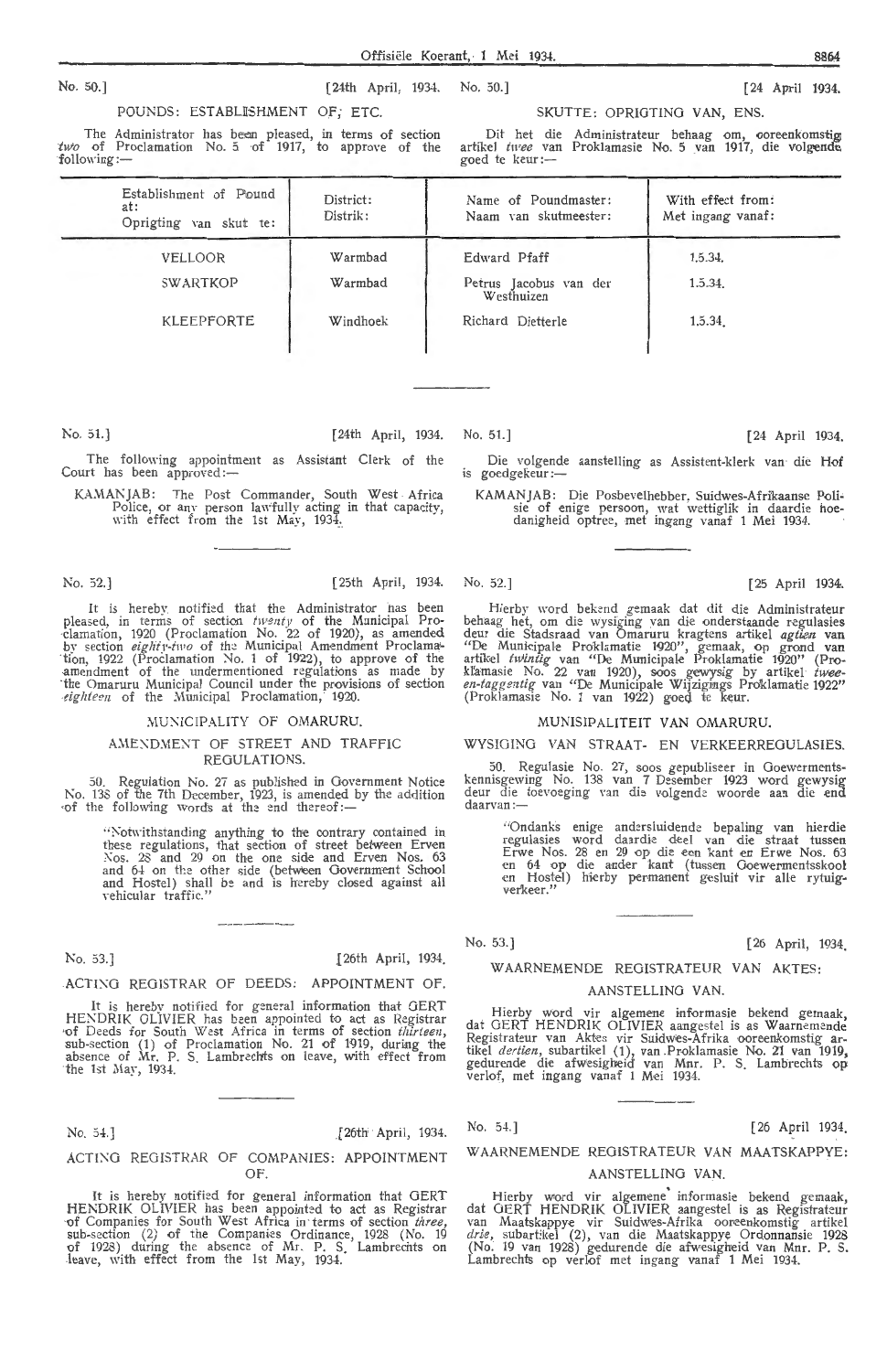| No. 55.]                                        | [11th April, 1934. No. 55.]                                                                                                                                                                                                                                                                                                            |                                     | [11 April 1934]                                                                                                                                                                                                                               |
|-------------------------------------------------|----------------------------------------------------------------------------------------------------------------------------------------------------------------------------------------------------------------------------------------------------------------------------------------------------------------------------------------|-------------------------------------|-----------------------------------------------------------------------------------------------------------------------------------------------------------------------------------------------------------------------------------------------|
|                                                 | In terms of Section 5 of Proclamation No. 15 of 1931<br>His Honour the Administrator has been pleased to approve<br>of the following new postage rates as applying to letters<br>and postcards posted within South West Africa to operate<br>with effect from the 11th April, 1934.                                                    | die 11de April 1934, goed te keur:- | Dit het Sy Edele die Administrateur behaag om, ooreen-<br>komstig artikel 5 van Proklamasie No. 15 van 1931 die onder-<br>vermelde nuwe postariwe, wat van toepassing is in verband<br>met briewe en poskaarte in Suidwes-Afrika gepos, vanaf |
| Class of Mail<br>Matter.<br>Klas van<br>posstuk | For South West Africa, Union of South Africa, Bechuanaland<br>Protectorate, Swaziland, Basutoland, Northern and Southern<br>Rhodesia and the Colony of Mozambique.<br>Vir die Unie van Suid-Afrika, Suidwes-Afrika, Betsjoeanaland-<br>Protektoraat, Swaziland, Basoetoland, Noord- en Suid-<br>Rhodesië en die Kolonie van Mozambiek. |                                     | For the British Commonwealth,<br>Egypt and Palestine.<br>Vir die Britse Statebond, Egypte,<br>en Palestina.                                                                                                                                   |
| Letters<br>Briewe                               | 1d per oz. or portion thereof<br>id. per ons of gedeelte daarvan                                                                                                                                                                                                                                                                       |                                     | 1d per oz. or portion<br>thereof.<br>1d. per ons of gedeelte<br>daarvan.                                                                                                                                                                      |
| Postcards.                                      | 1,9d each                                                                                                                                                                                                                                                                                                                              |                                     | 1d each.                                                                                                                                                                                                                                      |

**General Notices.** 

 $\frac{1}{2}d$ . elk

#### (No. 19 of 1934.)

Notice is hereby given, in accordance with Section 199 (6) of the Companies Ordinance No. 19 of 1928, that the name of the undermentioned Company has been struck off the REGISTER, and that the said Company shall, upon publication hereof, be dissolved.

P. S. LAMBRECHTS,

Registrar of Companies.

Companies Registration Office, Windhoek, 17th April, 1934.

Poskaarte

## **Algemene Kennisgewings.**

ld. elk.

#### (No. 19 van 1934.)

Ooreenkomstig die bepalings van Artikel 199 (6) van die Maatskappye Ordonnansie No. 19 van 1928, word hier-<br>mee kennis gegee dat die naam van die hierondervermelde Maats'kappy van die REGISTER geskrap is, en dat die gemelde Maatskappy by publikasie hiervan, ontbind sal wees.

(No. 20 van 1934.) Ooreenkomstig die bepalings van Artikel 199 van die Maatskappye Ordonnansie No. 19 van 1928, word hiermee

P. S. LAMBRECHTS, Registrateur van Maatskappye.

Registrasiekantoor vir Maatskappye, Windhoek, 17 April 1934.

| No.  | Name of Company.                             | Date of Registration.  |
|------|----------------------------------------------|------------------------|
| No.  | Naam van Maatskappy.                         | Datum van Registrasie. |
| 103. | Damara Trading Company (Proprietary) Limited | 5.6.1930.              |

#### $(No. 20 of 1934.)$

Notice is hereby given in accordance with Section 199 of the Companies Ordinance No. 19 of 1928 that at the expiration of three months from the date hereof the name ot the undermentioned Company will, unless cause is shown to the contrary, be struck off the REGISTER, and that the Company will be dissolved.

P. S. LAMBRECHTS,

Companies Registration Office, Windhoek, 17th April, 1934.

kennis gegee dat na verloop van drie maande vanaf datum hiervan die naam van die hierondervermelde Maatskappy van die REGISTER geskrap en die Maatskappy ontbind sal word tensy gegronde redes daarteen aangetoon word. P. S. LAMBRECHTS, *Registrar of Companies. R.egisfrateur van iHaatskappye.* 

> Registrasiekantoor van Maatskappye, Windhoek, 17 April 1934.

| No. | Name of Company.<br>Naam van Maatskappy. | Date of Registration.<br>Datum van Registrasie. |
|-----|------------------------------------------|-------------------------------------------------|
| 93. | Kaiserkrone Kinema (Proprietary) Limited | 18.11.1929.                                     |

I

### 8865 Official Gazette, 1st May, 1934.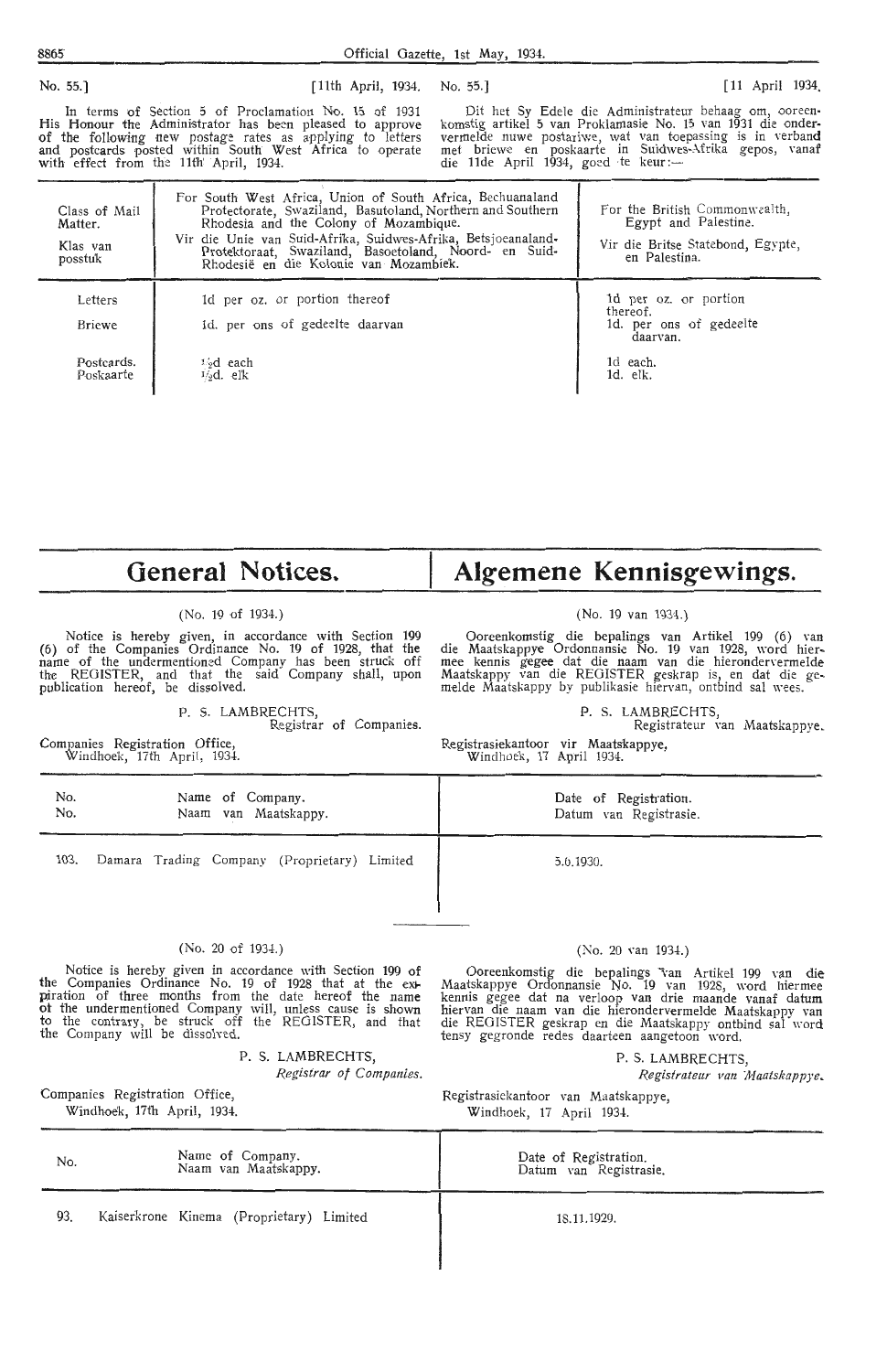#### (No. 21 of/van 1934.)

BANKS' STATEMENT, MARCH 1934, IN TERMS OF SECTION 7 OF PROCLAMATION NO. 29 OF 1930, THE BANKS PROCLAMATION, 1930.

BANKEOPGAWE, MAART 1934, INGEVOLGE ARTIKEL 7 VAN PROKLAMASIE No. 29 VAN 1930, DIE BANKE-**PROKLAMASIE** 1930.

|                                                  | Liabilities to the Public in S.W. Africa<br>Verpligtings teenoor die Publiek<br>in Suidwes-Afrika |                                               |                                                                                                                                                                                            |                               | Cash Reserves in South West Africa<br>Kontant Geldreserwes in S.W.-Afrika |                               |                                                                                                            |                                                                                                               |                                                                                                                                                          |             |
|--------------------------------------------------|---------------------------------------------------------------------------------------------------|-----------------------------------------------|--------------------------------------------------------------------------------------------------------------------------------------------------------------------------------------------|-------------------------------|---------------------------------------------------------------------------|-------------------------------|------------------------------------------------------------------------------------------------------------|---------------------------------------------------------------------------------------------------------------|----------------------------------------------------------------------------------------------------------------------------------------------------------|-------------|
| BANK                                             | Demand<br>Opvorder-<br>bare                                                                       | Deposits etc. / Depositos ens.<br>Time<br>Tyd | Bank notes<br>issued in and<br>payable in the<br>Territory of<br>S.W.Africa<br>in circulation.<br>Banknote uit-<br>gereik in en<br>betaalb.in diel<br>Gebied<br>S.W.- Afrika<br>in omloop. | <b>TOTAL</b><br><b>TOTAAL</b> | Gold Coin<br>Gemunte<br>goud                                              | Subsidiary<br>Coin<br>Pasmunt | South Africa<br>Reserve<br>BankNotes<br>Note van diel Note van<br>Suid-<br>Afrikaanse<br>Reserwe-<br>bank. | Notes of<br>other Banks<br>S. W. Africa<br>issue.<br>ander Banke<br>wat in S.W.-<br>Afrika uit-<br>gereik is. | Advances and<br>Discounts in<br>South West Africa<br>Voorskotte en<br>Diskontos in<br>Suidwes-Afrika<br>Discounts<br>Advances<br>Voorskotte<br>Diskontos |             |
| Standard Bank of South<br>Africa, Limited        | £<br>282,724                                                                                      | £<br>22,070                                   | £<br>70,392                                                                                                                                                                                | £<br>375,186                  | £<br>13                                                                   | £<br>6,685                    | £<br>1,249                                                                                                 | £<br>23,752                                                                                                   | £<br>309,218                                                                                                                                             | £<br>50,020 |
| Barclays Bank (Dominion,<br>Colonial & Overseas) | 217,298                                                                                           | 17,446                                        | 77,709                                                                                                                                                                                     | 312,453                       | 3,387                                                                     | 5,987                         | 1,146                                                                                                      | 14,961                                                                                                        |                                                                                                                                                          | 320,136     |

## **Advertisements.**

#### ADVERTISING IN THE *OFFICIAL GAZETTE* OF SOUTH WEST AFRICA.

1. The *Official Gazette* will be published on the 1st and 15th day of each month; in the event of either of those days fal!ing on a Sunday or Public Holiday, the *Gazette* will be published on the next succeeding working day.

2. Advertisements for insertion in the *Gazette* must be delivered at the office of the Secretary for South West Africa (Room 46, Government Buildings, Windhoek) in the languages in which they are to be published, not later than 4.30 p.m. on the *ninth* day before the date of publication of the Gazette in which they are to be inserted.

3. Advertisements will be inserted in the *Gazette* after ·the official matter or in a supplement to the *Gazette* at ·the discretion of the Secretary.

4. Advertisements will be published in the *Official*  Gazette in the English, Dutch or German languages; the necessary translations must be furnished by the advertiser or his agent. It should be borne in mind however, that the German version of the *Gazette* is a translation only and not the authorised issue.

5. Only legal advertisements are accepted for publication in the *Official Gazette*, and are subject to the approval of the Secretary for South West Africa, who can refuse to -accept or decline further publication of any advertisement.

6. Advertisements should as far as possible be typewritten. Manuscript of advertisements should be written on one side of the paper only, and all proper names plainly inscribed; in the event 0f any name being incorrectly printed -as a result of indistinct writing, the advertisement can only be republished on payment of the cost of another insertion.

7. The Subscriptioti for the *Official Gazette* is 20/- per -annum, post free in this Territory and the Union of South .Africa obtainable from Messrs. John Meinert Ltd., Box 56, Windhoek. Postage must be prepaid by ,Overseas subscribers, Single copies of the *Gazette* may be obtained either from Messrs. John Meinert Ltd., Box 56, Windhoek, or from the Secretary for South West Africa at the price of 1/- per copy.

## **Advertensies.**

#### ADVERTEER IN DIE *OFFIS/ELE KOERANT* VAN SUIDWES-AFRIKA.

1. Die *Offisiele Koerant* sal op die lste en 15de **van**  elke maand ver\_skyn; ingeval een van hierdie dae op 'n Sondag of Publieke Feesdag val, dan verskyn die Offisiële Koerant op die eersvolgende werkdag.

2. Advertensies wat in die Ottisiële Koerant geplaas moet word, moet in die taal waarin hulle sal verskyn ingehandig word aan die kantoor van die Sekretaris vir Suidwes-Afrika (Kamer 46, Regerings-Oeboue, Windhoek), nie later as 4:30 n.m. op die neende dag voor die datum van ver- skymng van die *Offisiele K oerant* waarin die advertensies moet geplaas word nie.

3. Advertensies word in die *Offisiele K\_oerant* geplaas agter die offisiele gedeelte, of in 'n ekstra blad van die Koerant, soos die Sekretaris mag goedvind.

4.\_ A~verlensies word\_ in die *Offisiele K,oerant* gepubli• see r m die Engelse, Afnkaanse en Duitse tale; die **nodige**  vertalinge moet deur die adverteerder of sy agent gelewer word. Dit moet onthou word dat die Duitse teks van die *Offisiële Koerant* slegs 'n vertaling is, en nie die geoutori- seerde uitgawe is nie.

5. Slegs wetsadvertensies word aangeneem vir publi-kasie in die *Of/isiele Koerant,* en hulle *is* onderworpe aan die goedkeuring van die Sekretaris vir Suidwes-Afrika, **wat**  die aanneming of verdere publikasie van 'n advertensie **mag**  weier.

6. Advertensies moet sover as moontlik op die masjien geskryf wees. Die manuskrip van advertensies moet siegs op een kant van die papier geskryf word, en alle name moet duidelik wees; ingeval 'n naam ingevolge onduidelike handskrif foutief gedruk word, dan kan die advertensies slegs dan weer gedruk word as die koste van 'n nuwe opneming betaal word.

7. Die jaarlikse intekengeld vir die *Offisiele K\_oerant*  is 20/-, posvry in hierdie Gebied en die Unie van Suid-Afrika, verkrygbaar van die here John Meinert, Bpk., Posbus 56, Windhoek. Posgeld moet vooruit betaal word deur oorseese intekenaars. Enkele eksemplare van die *Offisiele K,oeran <sup>t</sup>*is verkrygbaar of van die here John Meinert, Bpk., Posbus 56, Windhoek, of van die Sekretaris vir Suidwes-Afrika **teen**  die prys van 1/- per eksemplaar.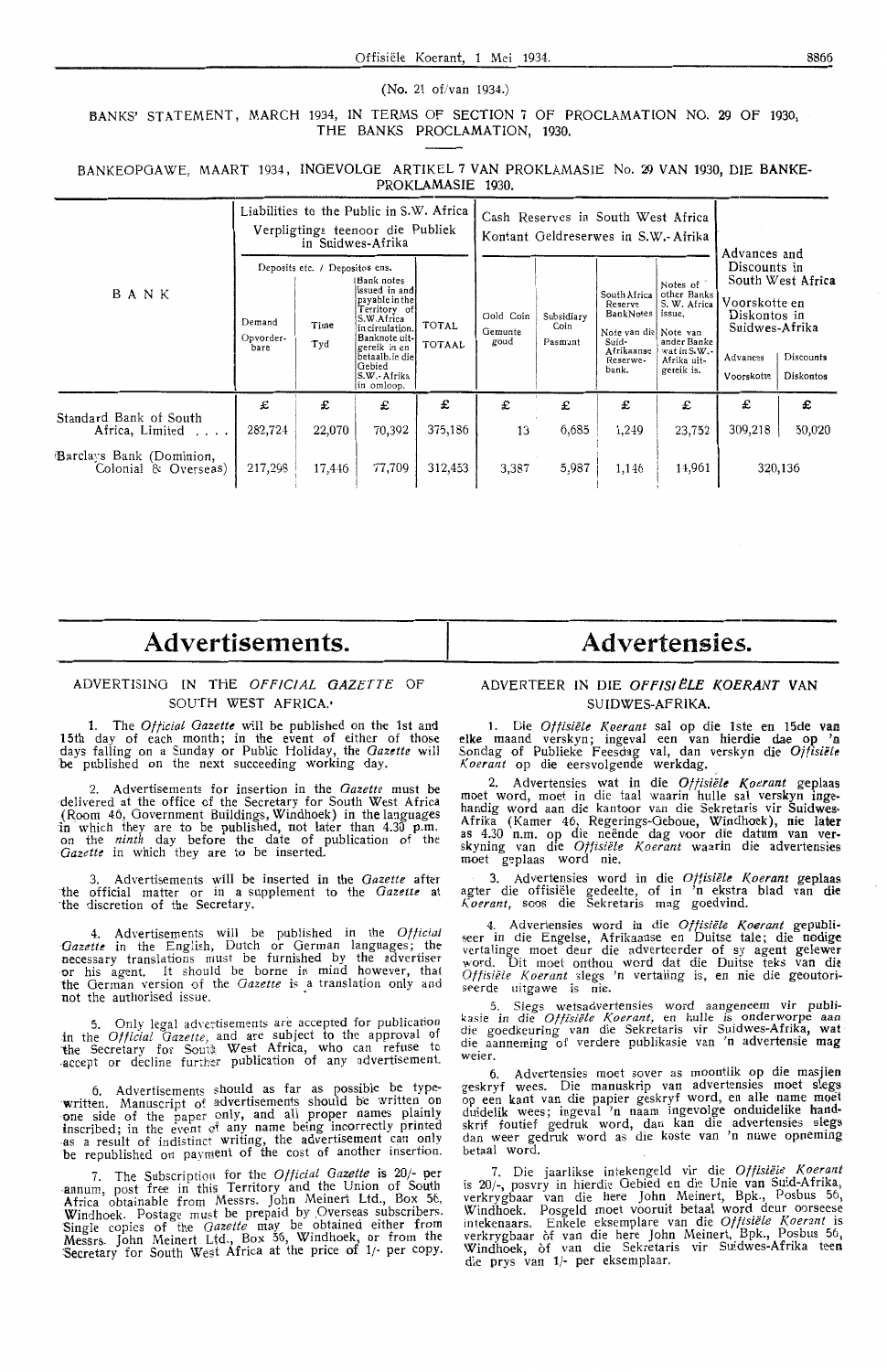The charge for the insertion of advertisements other than the notices mentioned in the succeeding paragraph is at the rate of 7/6 per inch single column and 15/- per inch double column, repeats half price. (Fractions of an inch to be reckoned an inch.)

9. Notices to Creditors and Debtors in the estates of deceased persons and notices of executors concerning liquidation accounts lying for inspection, are published in schedule form at 12/- per estate.

IC. No advertisement will be inserted unless the charge is prepaid. Cheques, drafts, postal orders or money orders must be made payable io the Secretary for South Wes1 **Africa.** 

8. Die koste vir die opname van advertensies, behalwe die kennisgewings, wat in die volgende paragraaf genoem is, is teen die tarief van 7/6 per duim enkel kolom, en 15/ per duim dubbel kolom, herhalings teen half prys. .(<del>Gedee</del>l-<br>tes van 'n duim moet as 'n volle duim bereken word).

9. Kennisgewings aan krediteure en debiteure in die boedels van oorlede persone, en kennisgewings van eksekuteurs. betreffende likwidasie-rekenings, wat vir inspeksie le, word in skedule-vorm gepubliseer teen 12/- per boedel.

10. Geen advertensie sal geplaas • word nie, tensy die koste vooruit betaal is. Tjeks, wissels, pos- of geldorders moet betaalbaar gemaak word aan die Sekretaris vir Suidwes-**Afnlra.** 

#### NOTICE OF INTENTION TO APPLY FOR REHABILITATION.

Pursuant to Section one hundred and. eight of the Insolvency Act, 1916, as applied to South West Africa. Notice is hereby given that the Insolvents mentioned in the subjoined Schedule will apply to the High Court of South West Africa at Windhoek for their rehabilitation at the times and upon the grounds therein set opposite their respec**tive names.** 

KENNISGEWINO VAN PLAN OM AANSOEK TE DOEN OM REHABlLITASIE.

lngevolge artiekel *eenhonderd-en-agt* van die lnsol vensie Wet 1916, soos toegepas op Suidwes-Afrika.

Hiermee word kennis gegee, dat die insolvente persone genoem, in die Bylae wat hieronder volg, by die Hooggeregshof van Suidwes-Afrika te Windhoek aansoek sal doen om hulle rehabilitasie op die tye en om redes, wat teenoor hulle respektiewe name daarin aangegee is.

| No. of<br>Estate.<br>No. van<br>Boedel | Full Name and Descrip-<br>tion of Insolvent<br>Vol naam en Beskrywing<br>van Insolvent | Place of<br>Business or<br>Residence<br>Woonplek | Division of<br> Court to which  <br>Application<br>will be made!<br>Afdeling van<br>(Besigheids- of Hof, waar aan-<br>soek gedoen<br>word<br>sal | Place/Plek | Date when<br>Estate<br>sequestrated<br>Datum waar-l<br>op Boedel<br>gesek-<br>westreer is l | $\vert$ Day, Date,<br>Intended<br>Application<br>Dag, Datum<br>len Uur van<br>aansoek | $8$ Hour of Grounds of<br>Application.<br>Redes vir<br>aansoek. |
|----------------------------------------|----------------------------------------------------------------------------------------|--------------------------------------------------|--------------------------------------------------------------------------------------------------------------------------------------------------|------------|---------------------------------------------------------------------------------------------|---------------------------------------------------------------------------------------|-----------------------------------------------------------------|
| 377                                    | Fritz Thiel                                                                            | Windhoek                                         | High Court                                                                                                                                       | Windhoek   | 29.3/32                                                                                     | Wednesday,<br>30.5.34<br>at 9.30a.m.                                                  | Composition<br>$5 - in$ the<br>£ accepted                       |

*Form. No. 8.--Formular No. 8.* SCHEDULE.- BYLAE.

NOTICES OF TRUSTEES AND ASSIGNEES. Pursuant to Section *ninety-nine,* Sub-section {2), of the Insolvency Act,.. 1916, as applied to South West Africa.

The liquidation accounts and plans of distribution or/and contribution in the Assigned or Sequestrated Estate• mentioned in the subjeined Schedule having been confirmed on the dates therein mentioned, notice is hereby given that<br>a dividend is in course of payment or/and a contribution in course of collection in the said Estates as that forth, and that every creditor liable to contribute is required to pay the trustee or assignee the amount for which he is liable at the address mentioned in the Schedule.

KENNISGEWING VAN KURATORS EN BOEDELBERED DERAARS. Ingevolge artiekel *neën-en-neëntig*, onderartiekel (2) van die Insolvensiewet 1916, soos op Suidwes-Afrika toegepas.

Aangesien die likwidasierekenings en state van distribusie of/en kontribusie in die afgestane of gesekwestreerd<del>e</del> boedels vermeld in die onderstaande Bylae op die daarin genoemde datums bekragtig· is, word hiermee kennis gegee dat 'n diwident uitgekeer of/en 'n kontribusie in vermelde boeciels ingevorder sal word, soos uiteengesit in die Bylae, en dat elke kontribusiepligtige skuldeiser die deur horn verskuldigde bedrag aan die kurator of boedelberedde-, raar by die adres in die Bylae genoem, moet betaal.

*form No.* 7. *I formulier No.* 7. SCHEDULE - BYLAE.

| No. of<br><b>Estate</b><br>No. van<br>Boedel | Name and Description<br>of Estate<br>Naam en Beskrywing<br>van Boedel                                                                                | Date when I<br>Account<br>Confirmed i<br>Datum | Whether a Dividend is<br>being paid or Contri-<br>bution being collected,<br>or both<br>waarop Re-HOf 'n diwident uitgekeer<br>kening be-1 word of 'n kontribusie<br>kragtig is ingevorder word of beide | Name of Trustee or<br>Assignee<br>Naam van Kurator of<br>Boedelberedderaar | Full Address of Trustee<br>or Assignee<br>Volledige Adres<br>van<br>Kurator of<br>Boedelberedderaar |
|----------------------------------------------|------------------------------------------------------------------------------------------------------------------------------------------------------|------------------------------------------------|----------------------------------------------------------------------------------------------------------------------------------------------------------------------------------------------------------|----------------------------------------------------------------------------|-----------------------------------------------------------------------------------------------------|
| 345                                          | Insolvent Estate<br>Friedrich Julius Brandt                                                                                                          | 5/1/34                                         | Dividend is being paid                                                                                                                                                                                   | Henry A. Busch                                                             | Box 96, Swakopmund                                                                                  |
| 394                                          | Insolvent Estate Gerrit<br>Frederik Meyer, a farmer<br>of Sus & Aris, Grootfontein                                                                   | 29/3/34                                        | Dividend is being paid                                                                                                                                                                                   | Edw. Ecker                                                                 | Box 11, Ofiiwarongo                                                                                 |
| 402                                          | Insolvent Estate Carl Otto<br>Westphal, general dealer<br>and hotel-keeper, late of<br>Maltahoehe, S. W. Africa,<br>presently of Hamburg,<br>Germany | 13/4/34                                        | Dividend is being paid                                                                                                                                                                                   | J. Priflinger                                                              | Box 7, Windhoek                                                                                     |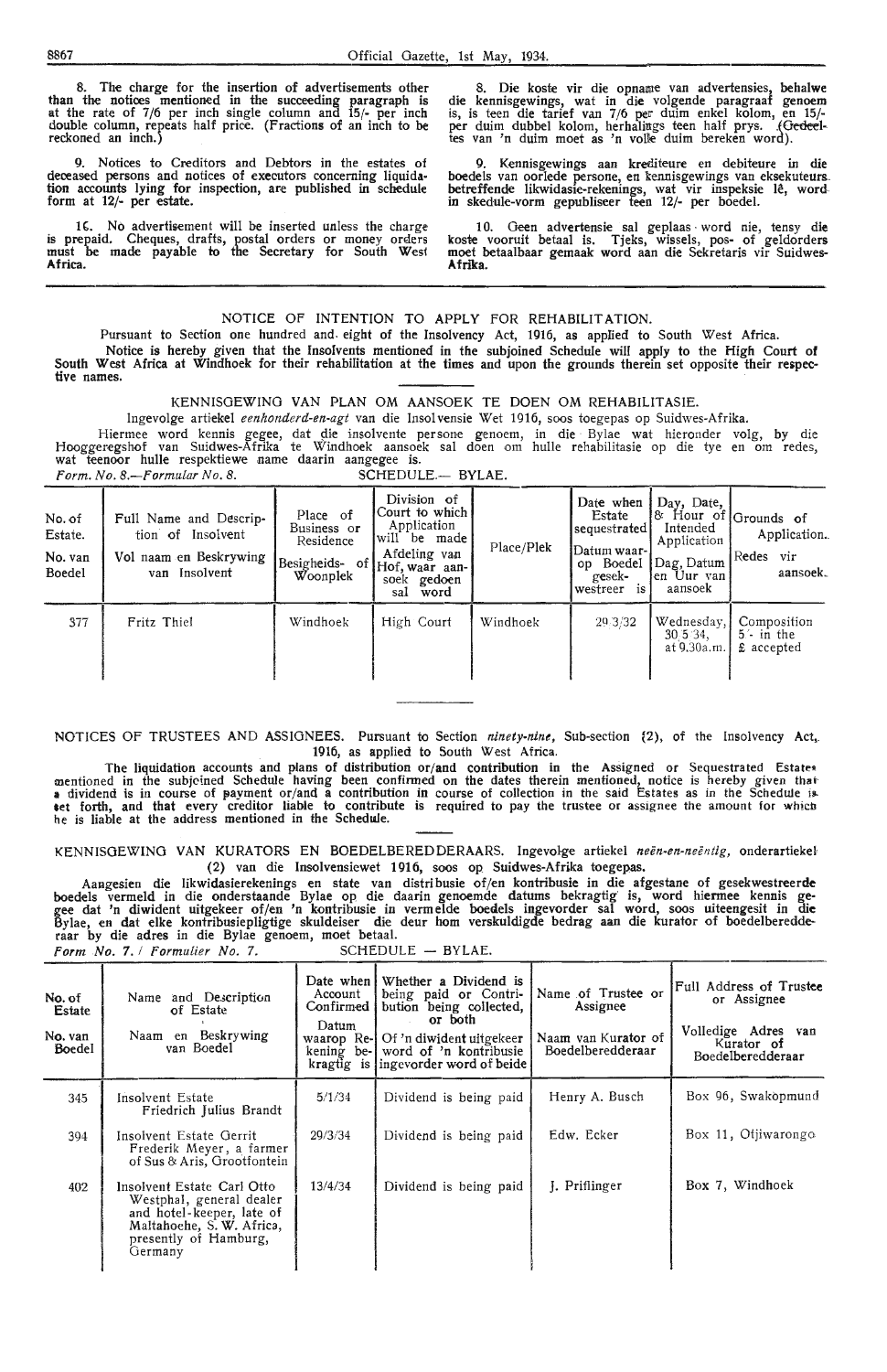NOTICES OF TRUSTEES AND ASSIGNEES. Pursuant to Section *ninety-four* of the Insolvency Act, 1916, as applied to South West Africa.

Notice is hereby given that fourteen days after the date hereof it is the intention of the Trustees or Assignees of the Sequestrated or Assigned Estates mentioned in the subjoined Schedule to apply to the Master of the High Court for an extension of time, as specified in the Schedule, within which to lodge a liquidation account and plan of distribution or/and contribution.

KENNISOEWINO VAN KURATORS EN BOEDELBEREDDERAARS. lngevolge Artiekel *vier-en-neentig* van die **ln**solvensie~Wet, 1916, soos toegepas op Suidwes-Afrika.

Kennis word hiermee gegee, dat die Kurators of Boedelberedderaars van die gesekwestreerde of afgestane Boedels, vermeld in die hieronder volgende Bylae, voornemens is, om veertien dae na datum hiervan die Meester van die<br>Hooggeregshof te versoek om 'n verlenging van die tyd genoem in die Bylae vir die indiening van 'n likwidasierekening en plan van distribusie of/en kontribusie.<br>Form. No. 5. / Formulier No. 5. SCHEDULE – BYLAE. *Form. No. 5. / Formulier No. 5.* 

| No. of<br>Estate<br>No. van<br>Boedel | Name & Description<br>of Estate<br>Naam en Beskrywing<br>van Boedel                                                            | Name of Trustee  <br>or Assignee<br>Naam van Kurator<br>of Boedel-<br>beredderaar | Date of Trustee or<br>Assignee's Appoint-<br>ment.<br>Datum van Aan-<br>stelling van Kurators<br>Boedelberedderaars. | Date when<br>Account Due<br>Datum waaropl<br>Rekening inge-<br>dien moet wordl | Period of Extension<br>required.<br>Tydperk van Verlenging<br>benodig. | To whom Appli-<br>cation will be<br>made. |
|---------------------------------------|--------------------------------------------------------------------------------------------------------------------------------|-----------------------------------------------------------------------------------|----------------------------------------------------------------------------------------------------------------------|--------------------------------------------------------------------------------|------------------------------------------------------------------------|-------------------------------------------|
| 423                                   | Assigned Estate of<br>Gustav Roesemann,<br>trading as Roese-<br>mann & Kronewitter,<br>general dealer and<br>farmer of Karibib | Erich Worms                                                                       | 13/3/33                                                                                                              | 13/9.33                                                                        | Ten months                                                             |                                           |
| 426                                   | Assigned Estate of<br>Ernst Richard Rothe,<br>trading as Rothe $\&$<br>Hagen, gener, deal.<br>of Grootfontein and<br>Outio     | Erich Worms                                                                       | 5/4/33                                                                                                               | 5/10/33                                                                        | Eight months                                                           |                                           |
| 367                                   | Insolvent Estate of<br>Solomon Phillips.<br>trading as Phillips<br>& Company, general<br>dealers at Keet-<br>manshoop          | C. A. O. Key                                                                      | 18,5/32                                                                                                              | 21.5.34                                                                        | Six months                                                             |                                           |

#### MOTOR CARRIER TRANSPORTATION, SOUTH WEST AFRICA.

MOTORTRANSPORT, SUIDWES-AFRIKA.

The undermentioned applications for motor carrier certificates are published in terms of sub-section (1) of section *thirteen* of the Motor Carrier Transportation Act, and subsection (2) of regulation *two.* 

Die onderstaande aansoeke om motortransportsertifikate word kragtens subartikel (1) van artikel *dertien* van die Motortransportwet, en subartikel (2) van regulasie twee ge-

Written representations (in duplicate) in support of, or in opposition to, such applications must be made to the local board within ten days from the date of this publication.

publiseer.<br>Skriftelike vertoë (in duplikaat) tot ondersteuning of bestryding van hierdie aansoeke moet binne tien dae vana**f die**<br>datum van hierdie publikasie aan die plaaslike raad gerig word.

| No. of<br>Application.<br>No. van<br>Aansoek. | Name of Applicant.<br>Naam van Applikant.                                         | Nature of proposed motor<br>carrier transportation and<br>number of vehicles.<br>Aard van voorgestelde<br>motortransport en getal<br>voertuie. | Points between and routes over, or area<br>within which the proposed motor carrier<br>transportation is to be effected.<br>Plekke waartussen en roetes waaroor, of<br>die gebied waarin die voorgestelde motor-<br>transport gedryf sal word. |
|-----------------------------------------------|-----------------------------------------------------------------------------------|------------------------------------------------------------------------------------------------------------------------------------------------|-----------------------------------------------------------------------------------------------------------------------------------------------------------------------------------------------------------------------------------------------|
|                                               | Local Road Transportation Board, Windhoek.<br>Plaaslike Padvervoerraad, Wiadhoek. |                                                                                                                                                |                                                                                                                                                                                                                                               |
| A. 34 60                                      | V. Kuhnert                                                                        | Passengers and goods.<br>Passasiers en goedere.                                                                                                | Gobabis-Epukiro Block and back.                                                                                                                                                                                                               |
| A. 34.61                                      | A. W. Wiedow                                                                      | Goods<br>Goedere                                                                                                                               | Omaruru, Roidina, Okosongoro,<br>Eheratengua, Otue, Otjerivanga,<br>Eremutua, Ongarivanda, Omaue,<br>Otuwapa, Otjua, Epako, Omaruru.                                                                                                          |
| A, 34 62                                      | Israel Braude                                                                     | Goods<br>Goedere                                                                                                                               | Gobabis to Farm 375.<br>Gobabis to Farm 418.<br>Gobabis to Farm 398.                                                                                                                                                                          |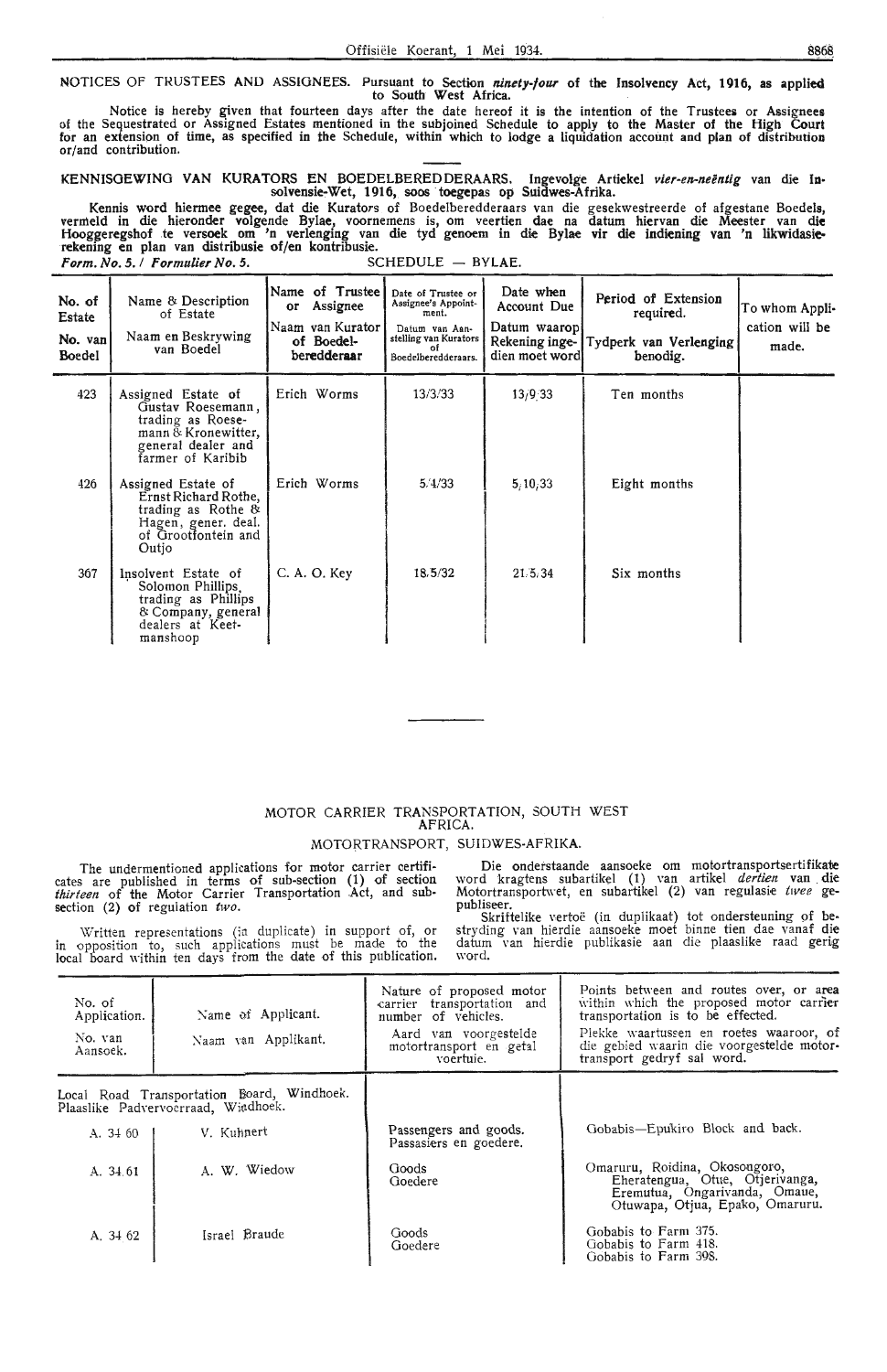NOTICES OF TRUSTEES AND ASSIGNEES. Pursuant to Sections *forty* and *forty-one* of the Insolvency Act, 1910, as applied to South West Africa.

Notice is hereby given that a meeting of creditors will be held in the Sequestrated or Assigned Estates mentioned in the subjoined Schedule on the dates, at the times and places, and for the purposes therein set forth. Meetings in Windhoek will be held before the Master; elsewhere they will be held before the Magistrate.

KENNISGEWINGS VAN KURATORS EN BOEDELBEREDDERAARS. Ingevolge artiekels *veertig* en *een-en-veertig* van die Insolvensiewet 1916, soos op, Suidwes-Afrika toegepas.

Hiermee word kennis gegee dat 'n byeenkoms van skul deisers in die gesekwestreerde of afgestane Boedels, ver- meld in die onderstaande Bylae op die datums, tye en plek ke en vir die doeleindes daarin vermeld, gehou sal word. In Windhoek sal die byeenkomste voor die Meester en in antler plekke voor die Magistraat gehou word.

*Form No. 4. I Formulier No. 4.* SCHEDULE - BYLAE.

| No. of<br>Estate         | Name and Description<br>of Estate                                       | Whether<br>Assigned or<br>Sequestrated        | Day, Date and Hour of Meeting | Dag, Datum en Uur van<br><b>Byeenkoms</b> |                | Place of Meeting<br>Plek van | Object of Meeting                                                                                                     |
|--------------------------|-------------------------------------------------------------------------|-----------------------------------------------|-------------------------------|-------------------------------------------|----------------|------------------------------|-----------------------------------------------------------------------------------------------------------------------|
| No. van<br><b>Boedel</b> | Naam en Beskrywing<br>van Boedel                                        | Of Boedel<br>Gesekwestreer<br>of Afgestaan is | Day/Dag                       | Date<br>Datum                             | Hour<br>$U$ ur | <b>Byeenkoms</b>             | Doel van Byeenkoms                                                                                                    |
| 330                      | Insolvent Estate of Abe<br>Silber, a cattle spe-<br>culator of Windhoek | Sequestrated                                  | Saturday                      | 19/5/34                                   | 9a.m.          | Windhoek                     | To prove further claims,<br>to receive the Trustee's<br>additional report and to<br>pass resolutions there-<br>anent. |

#### ELECTION OF EXECUTORS AND TUTORS.

The Estates of the persons mentioned in the attached schedule being unrepresented, notice is hereby given to the<br>surviving spouse (if any), next-of-kin, legatees, and creditors, and—in cases where the meeting is convened f meetings will be held in the several Estates at the times, dates, and places specified for the purpose of selecting some<br>person or persons for approval by the Master of the High Court of South West Africa as fit and proper other places before the Magistrate.<br>R. de B. STEYN,

*Master of the High Court of South West Africa.* 

#### VERKIESING VAN EKSEKUTEURS EN VOOGDE.

Aangesien die Boedels van die persone, vermeld in die aangehegte lys, nie verteenwoordig is nie, word hier-<br>mee kennis gegee aan die nagelate eggenoot (as daar een is) erfgename, legatarisse en skuldeisers, en—in ge-<br>valle tot die verskillende boedels op die vermelde tye, datums en plekke gehou sal word vir die doel om 'n persoon of persone te kies vir goedkeuring van die Meester van die Hooggeregshof van Suidwes-Afrika as geskik en bekwaam om deur horn as eksekuteurs of voogde, soos die geval mag wees, aangestel te word. Byeenkomste **te**  Windhoek word voor die Meester, en in ander plekke voor die Magistraat, gehou.

R. de B. STEYN,

*Meester van die Hooggere{!shof van Suidwes-Airika.* 

SCHEDULE - BYLAE.

| Registered<br>Number<br>of Estate<br>Geregistr.<br>Nommer<br>van Boedel | Famielienaam<br>Surname | Naam van Oorledene<br>Voornaam<br>Name of the Deceased<br>Christian Name | Occupation<br>Beroep | Date and Place<br>of Death<br>Datum en plek<br>van oorlyde | Date and Time<br>of Meeting<br>Datum en tydl<br>van byeenkoms | Place<br>of Meeting<br>Plek van<br>byeenkoms | Meeting Con-<br>vened for<br>election of<br>Byeenkoms<br>belê vir ver-<br>kiesing van |
|-------------------------------------------------------------------------|-------------------------|--------------------------------------------------------------------------|----------------------|------------------------------------------------------------|---------------------------------------------------------------|----------------------------------------------|---------------------------------------------------------------------------------------|
| 1559                                                                    | Grayson                 | Ernest Nowell                                                            | Farmer               | $3/4/1934$ ,<br>Crums,<br>Grootfontein                     | Friday,<br>18/5/1934.<br>$10$ a.m.                            | Groot-<br>fontein                            | Executor                                                                              |

#### PUBLIC AUCTION SALE.

In the Estate of the late EUGEN EMIL PAUL STIEREN! (No, 1172).

The undersigned, duly favoured with instructions by the Executor Dative in the Estate of the late Eugen Emil Paul Stieren (No. 1172), will offer for sale by Public Auction

on SATURDAY, the 26th MAY, 1934, at 10 o'clock in the morning in front of the Otavi Hotel, OTAVI:

The Farm Nunab No. 57, situate in the District of Grootfontein, measuring 3,045 hectares, together with all improvements thereon.

The farm may be viewed by intending purchasers on the day prior to the sale.

LOHSE & BERKER, Joint Auctioneers, P.O. Box 562, Windhoek

#### PUBLIC AUCTION SALE.

The undersigned, duly favoured with instructions by the Nunab Farmgesellschaft, will offer for sale by Public Auction

on FRIDAY, the 25th of MAY, 1934, at 9 o'clock in the morning

on the farm Nunab No. 57, in the District of Orootfontein, the following stock:-

1. 185 Head of Cattle.<br>2. Small quantity of furniture and clothes.

- 3. Small number of fowls and pigs. Miscellaneous small items.
- 

The above may be viewed by intending purchasers on the day prior *to* the sale.

LOHSE; & BERKER,

Joint Auctioneers, P.O. Box 562, Windhoek